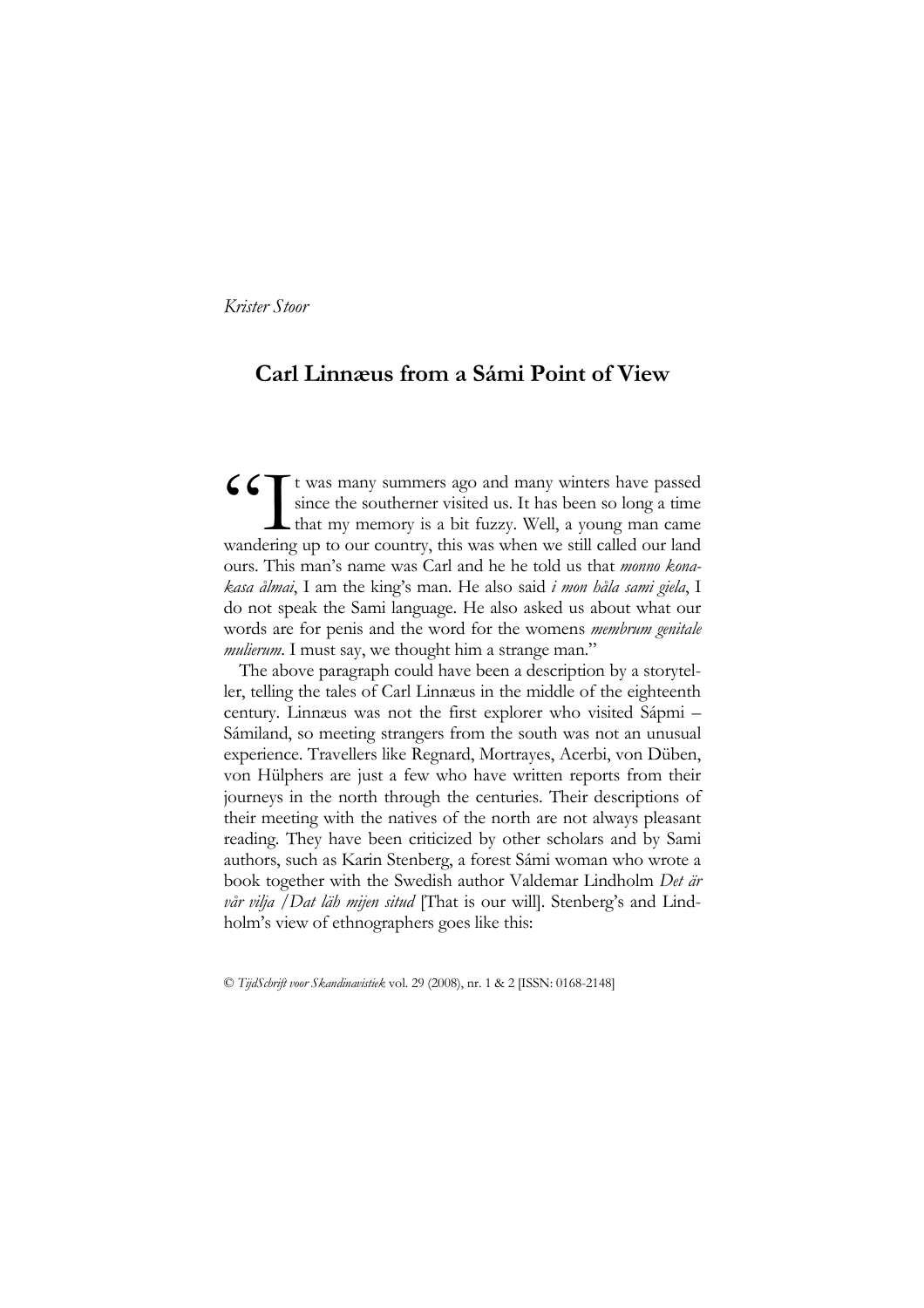#### 78 TijdSchrift voor Skandinavistiek

These outsiders coming to our country, with their heads filled with high self-esteem. Carrying their cans of food. They do not speak our language, they do not walk the woods or the mountains with us. They have to be transported, financed by the government and books, selling their truths about the Sámi. (Lindholm, 1920:7)

This is not really the case of Linnæus, he did not bring cans of food and he was not transported on his journey in Lapland. One of his Sámi phrases he learned was vuopteh pieopmov, sell food. Apparently he relied on the local communities to buy supplies for his travels. Linnæus' book of his journey, Iter Lapponicum, is one of several descriptions of Sámi ethnography from the eighteenth century. A decade later, Peter Schnitler began documenting the circumstances of Sámi life in the the mountains, on what was later to become the border between Norway and Sweden in 1751 (Schnitler, 1929). The Church ministers, pastor Pehr Högström in Gällivare (1980 [1747]) and pastor Pehr Fjellström in Lycksele (Fjellström, 1981 [1755]) have contributed books as well. Fjellström was the director of the Skytteanska skolan from 1719 and he succeeded pastor Ola Gran as minister of Lycksele parish, whom Linnæus mentions in his diary. Fjellström did probably meet Linnæus in person in Lycksele, even if he is not mentioned by name. However, Linnæus sense for detail in his Iter Lapponicum is very impressive, combined with pastor Nensén's field notes and documents on Sámi life around the 64th parallel to the Arctic Circle, they have proven a great source of ethnographic information. It is of great importance for the future research on the eighteenth century life in the north.

Linnæus' Iter Lapponicum gives us important information, from his visit to the church of Jättendal, Hälsingland, where he met seven Sámi who owned approximantly 60 to 70 reindeer. He asked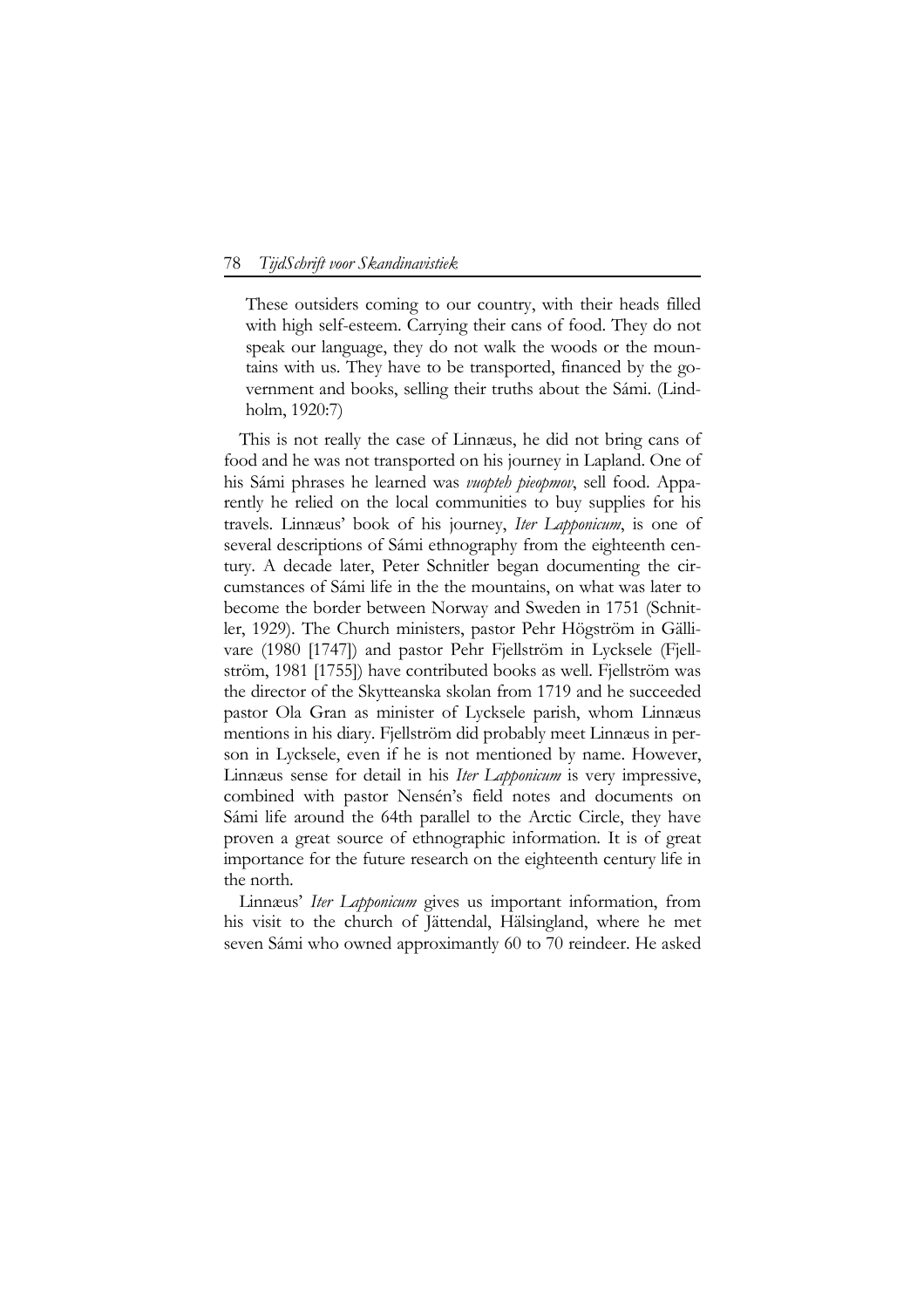## Krister Stoor 79

them what they were doing down at the Swedish coast in the summer time which indicates that Linnæus was very knowledgeable of the Sámi nomadic culture, about how the nomadic reindeer herders move to summer grazing in the mountain during June, July and August. Their answer was that they have always been there at the coastal area. This raises the question of who they were? They said they were born at the Bothnian coast and wanted to stay there forever. Are these people forest Sámis or did they perhaps combine maritime susbsistence activities with reindeer herding? Did Linnæus meet one family or was it representatives from many families? Anyway, 70 reindeer is not a big herd to subsist on for many families. Probably, reindeer herding was a complementary income.

When Linnæus made his walkabout in Lapland, one has to remember that there were no roads and hardly any people, except for the Sámis who lived in the area. In the year 1750, there were less than eighty settlements in the entire Lapland: In 1700, it had been only seven settlements in Åsele and Lycksele lappmark (Arell, 1979:22).

From the Sámi point of view, one has to question Linnæus' route. Traveling in a wild country without roads, in the early summer May-June, when the rivers are flooding, even the smallest creek becomes a wild river, the snow cannot carry you or your burden, the rivers are dangerous to cross or to ford. It would have been much better to come and visit in the fall, when the land is drying up and the rivers are easier to row upon. However, Linnæus as a botanist, was of course interested in flowers and early summer is a good time for a botanist to make excursion into unknown land. When he arrived in Västerbotten, he travelled up the Ume River and finally reached Lycksele village. This is in the area of the forest lappby Umbyn, a forest Sámi district that does not exist anymore.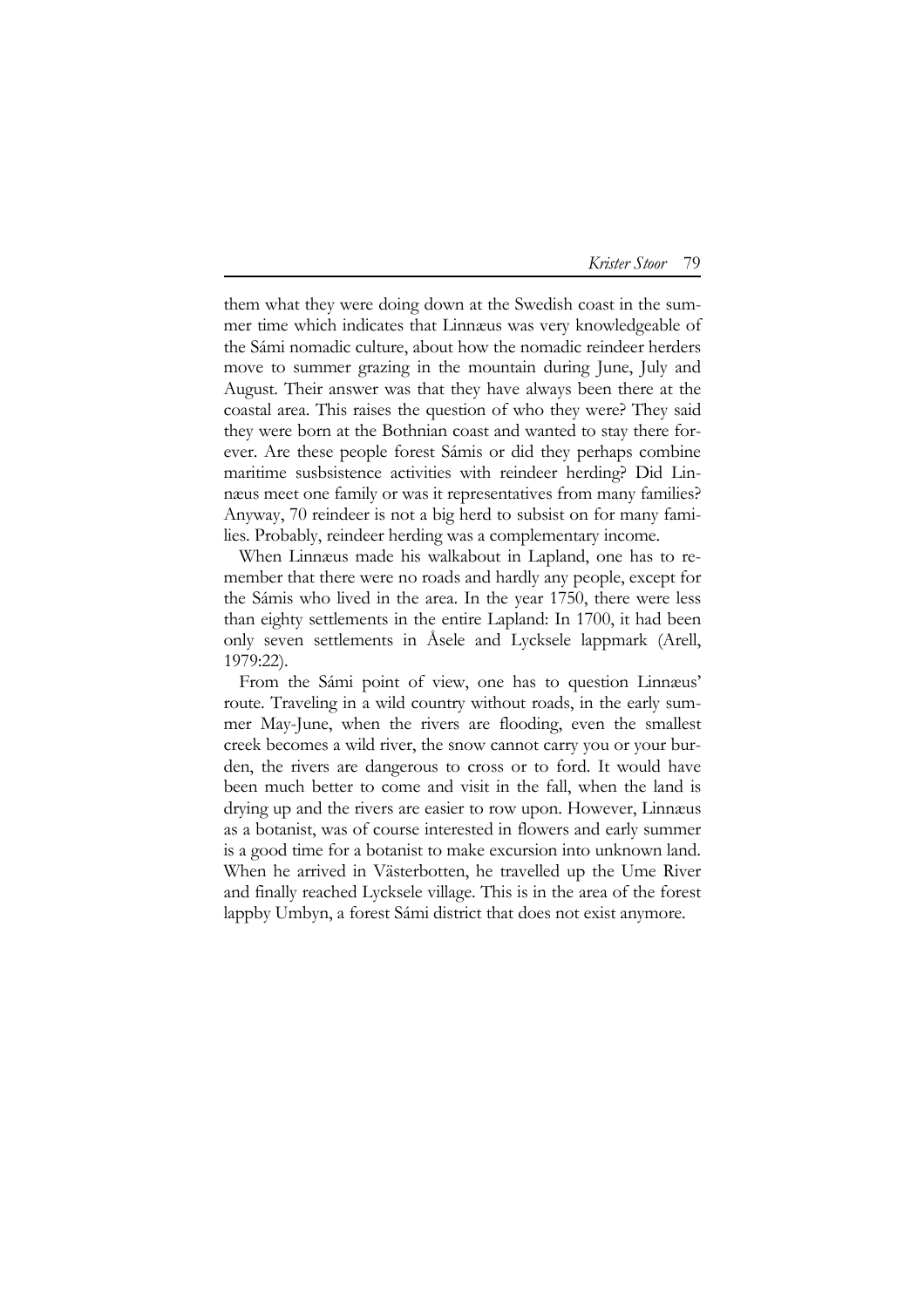

80 TijdSchrift voor Skandinavistiek

Fig. 1. Settlements in Lapland 1700 (Arell, 1979:25)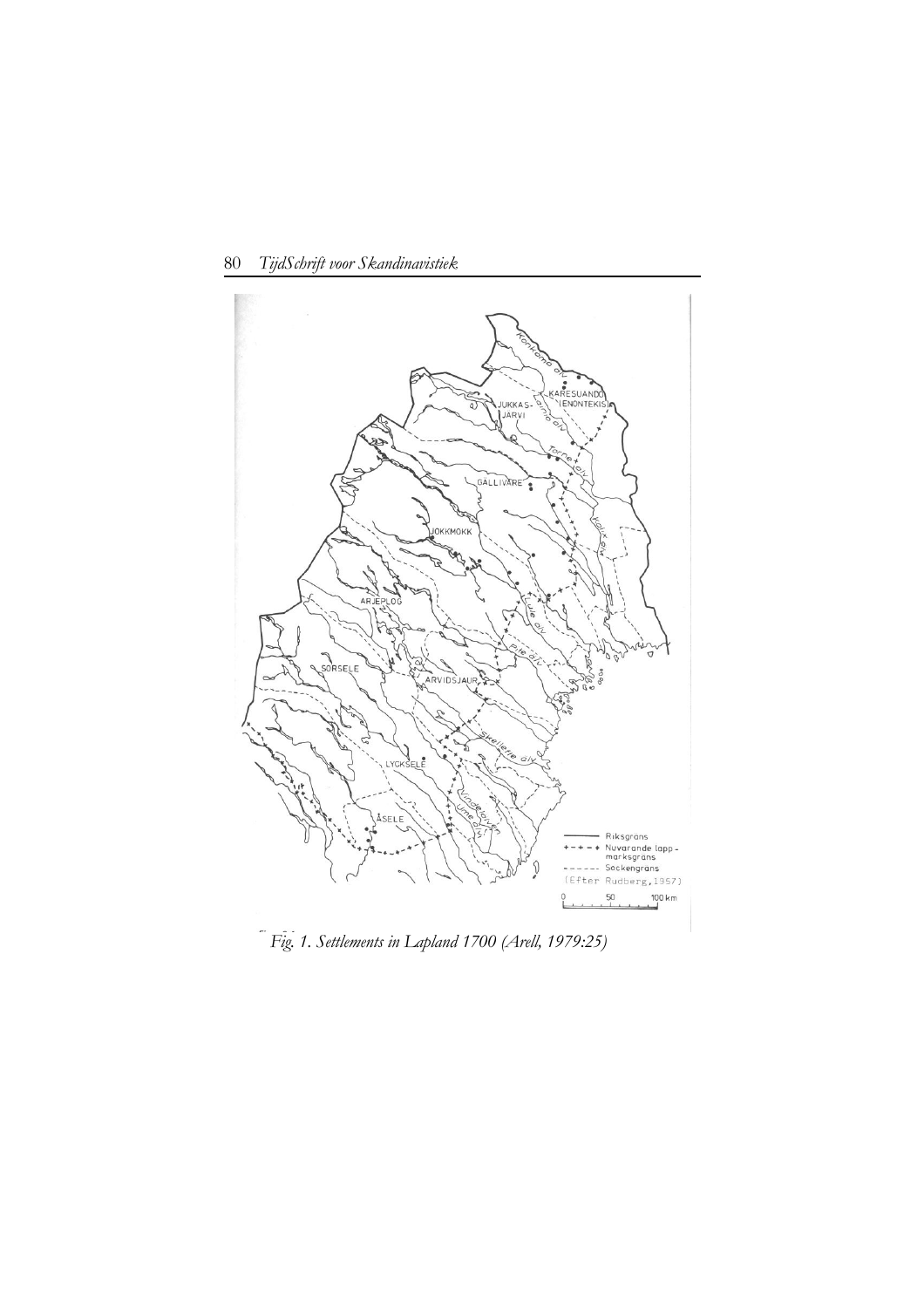Krister Stoor 81

They were then in the middle of the pike fishing season. The forest Sámi do not herd reindeer in the month of June. Linnæus made field notes and one interesting observation is his note on the ownership of reindeer and what status that means for every family. He divided them into three categories, the worst-off (sämsta) owned 50-100 reindeer, the wealthy owned 300-700 reindeer and the rich owned more than 1000 reindeer. If we compare Linnæus' figures with Kristoffer Sjulsson's figures from the beginning of the 19th century, almost hundred years later than Linnæus, we see that he has five categories, beggars (tiggarlapp) owned less than 10 reindeer, the poor owned less than 100 reindeer, the comfortable (bärgad) owned around 200 reindeer, the wealthy owned between 200-500 reindeer and the rich owned between 500-1000 reindeer (Pettersson, 1979:265). Being wealthy in Linnæus perspective meant owning more than 300 reindeer, and in Sjulsson's perspective more than 200 reindeer. So, a reindeer herding family was rich for Sjulsson if they owned 700 animals, but only wealthy for Linnæus. Is this a result of different perspectives or had the living conditions worsened in the 19th century? One other fieldnote Linnaeus makes is how Swedish settlers use water for fishing that belongs to the Sámi inhabitants, who paid tax for their land (skatteland) to the Swedish Crown. The settlers did not pay any tax to the crown or to the owner of the land. Linnæus sees one of the first results of Swedish colonisation of Sápmi-Sámiland and of how the Sámi are losing their rights to lakes and land.

Linnæus continued his journey up the Ume River. He had to cross marsh land and barrren ground, and he described the country as being uglier than Styx. He was walking in marsh land still covered with ground frost. His guides were tired and they seemed to be lost.

He meets a woman, but who is she? Is she a Sámi woman or is she a ghost, a spirit, or from the underground people gádnehat, uldá,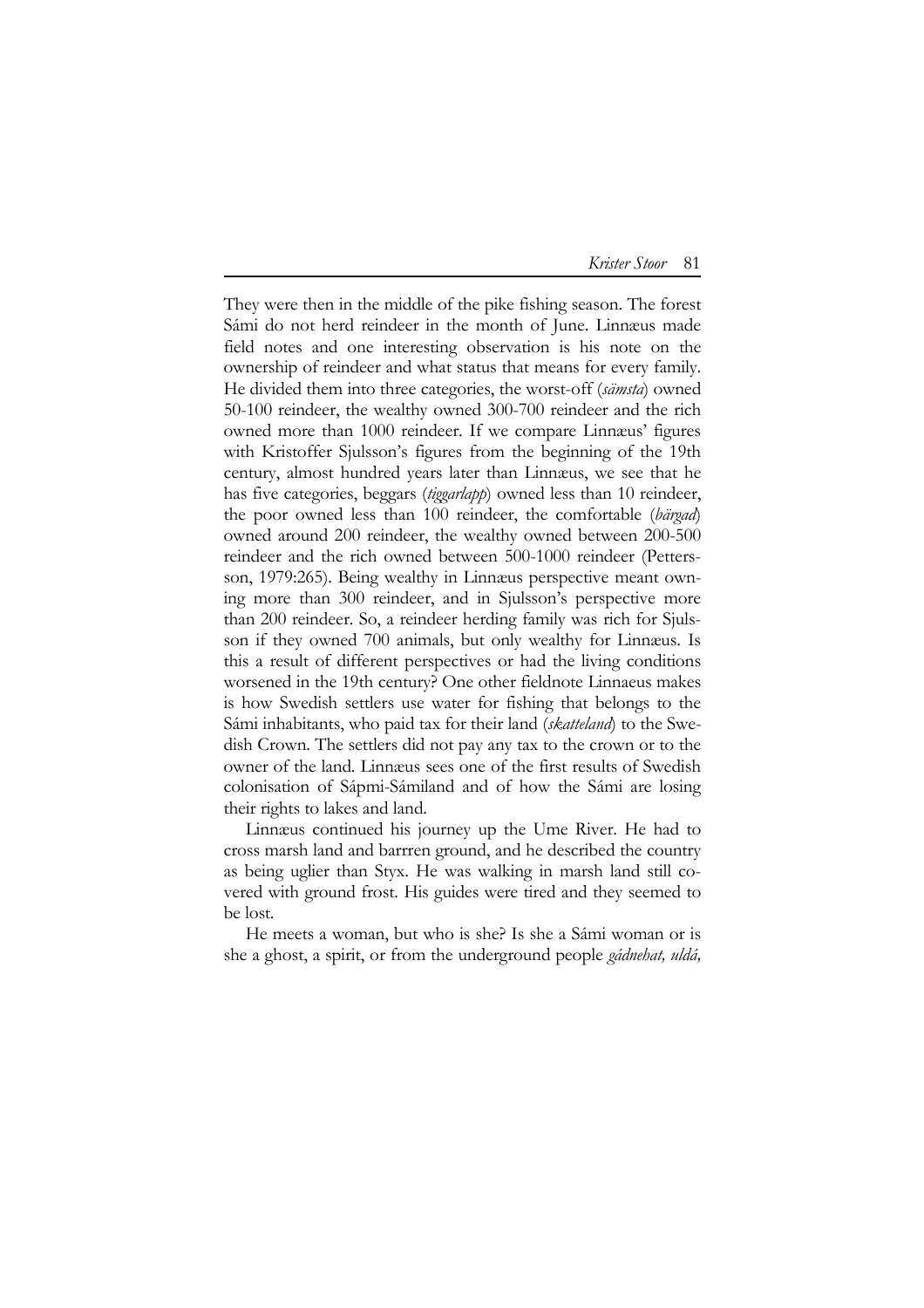#### 82 TijdSchrift voor Skandinavistiek

saivo, who comes as a warning? They could take you to their supernatural world. I do not think she was a ghost, probably an ordinary woman with a sick husband who followed the guide who brought her with him to Linnæus. Her voice is soft and her words are filled with critcism against the Church.

O du stackars karl, hvar för en svår ödets hvilkor har drifvit dig hit ingen för vågat sig, jag har ännu ej sedt främat. Du stackars karl hur har du komit hit äller hvar vill tu, ser tu hvad for boningar vij hafvom, ser tu med hvad for möda vij kunnom koma till kyrkian. (Linnæus, 2003:53)

[Oh, you poor man, what command of a heavy fate has driven you here where no-one before has dared to come? I have never yet seen a stranger. You poor man, how have you come here and where do you wish to go? Do you see what kind of dwellings we have? Do you see how difficult it is for us to come to church?]

She does not just pity Linnæus, who has come to a place where no man, at least outsiders, had ever come before. She is criticizing the Swedish church who makes people travel and ford rivers to get to the church in June. Linnæus also mentions this about other Sámis after the hard journey he is now facing. This woman is advising Linnæus to go back and she is selling him a piece of reindeer cheese. It is clear that this woman has a certain position in the local society and an educated conjecture might be that she is Rike-Maja, a very famous shaman who lived in this area. She was in her 70s in 1732 and she lived until 1757. For a young Swedish man in his 20s, an old woman fifty years older than him must have been ugly. However, she convinced Linnæus to turn around and go back to Lycksele.

The next time Linnæus approaches Sápmi is a few weeks later, when he arrives at Jokkmokk, just north of the Arctic Circle. Nature is not hostile this time, and the infrastructure is better,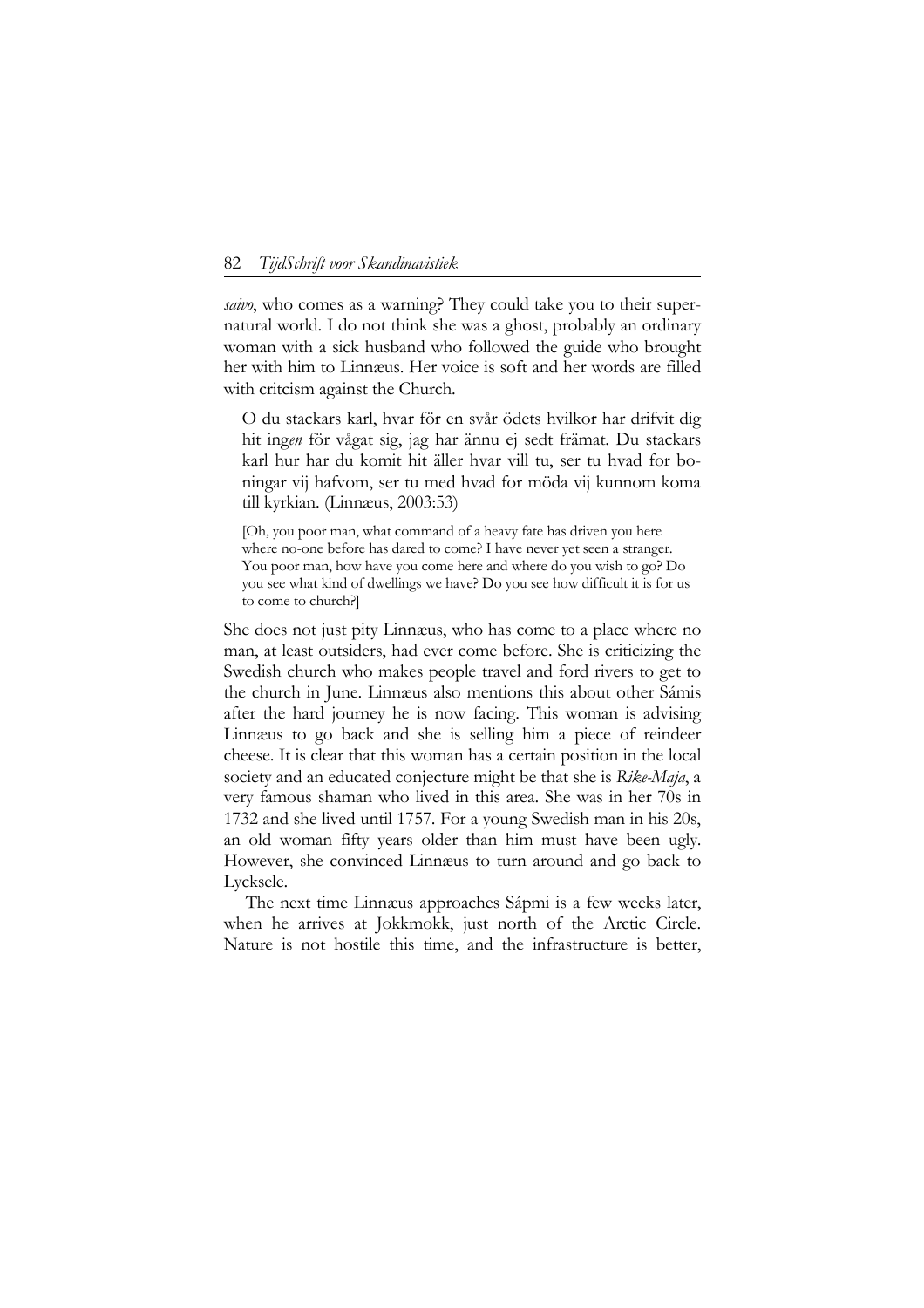| Krister Stoor | 83 |
|---------------|----|
|               |    |

because of the silver mining industry in the area. His walking long distances of 40-50 km in one night is impressive. He seems to have a joyful time, and he describes reindeer husbandry. Linnæus stays a pretty long time around the lake Virihaure. The reindeer milking culture is highly developed, both men and women are milking the reindeer does. His descriptions of the reindeer milking procedure are almost as good as Israel Ruong's texts based on Jonas Eriksson Steggo's information about reindeer milking from the Arjeplog mountains in the twentieth century (Ruong, 1944). Linnæus says:

Aldrig såg jag något folk hafva så goda dagar som lapparna, om somarn äta mjölk 2 gånger om dagen, då miölkas, äller ostemus och valla, sedan sittia i roo och vetta eij hvad de skola giöra. (Linnæus, 2003:133)

[I never saw anyone have such a good time as the Lapps. In the summer, they have milk twice a day when they are milking, or making cheese, Then, they sit around in peace and don't know what they should do.]

Linnæus transcription of the Sámi yoik is interesting. He mentions it as a vuolle, he understands the difference between yoik (to sing) and vuolle (a song). What he hears, however, is only the vocabularies, jejeee vu vu aa vujàà, ai/ Teeleee, Talii e eee, u au Tali Tuuu, T etc. lei (Linnæus, 2003:144). The words do not make any sense, but the connection with the next page in his diary, the courting, makes perfect sense. Courting songs are the most usual songs of all in the entire Sápmi. One can find many details about traditional knowledge, some of them are forgotten and reindeer herders still use others today. The ability of tracking people by using reindeer dropping is still in practise. Linnæus' guide squeezing a reindeer dropping and smelling it for the purpose of reaching the family is a perfect example of traditional knowledge (Linnæus, 2003:103). One issue not very well known today any more is Linnæus' description of the women's monthly period. He notes that girls in their 20s menstru-